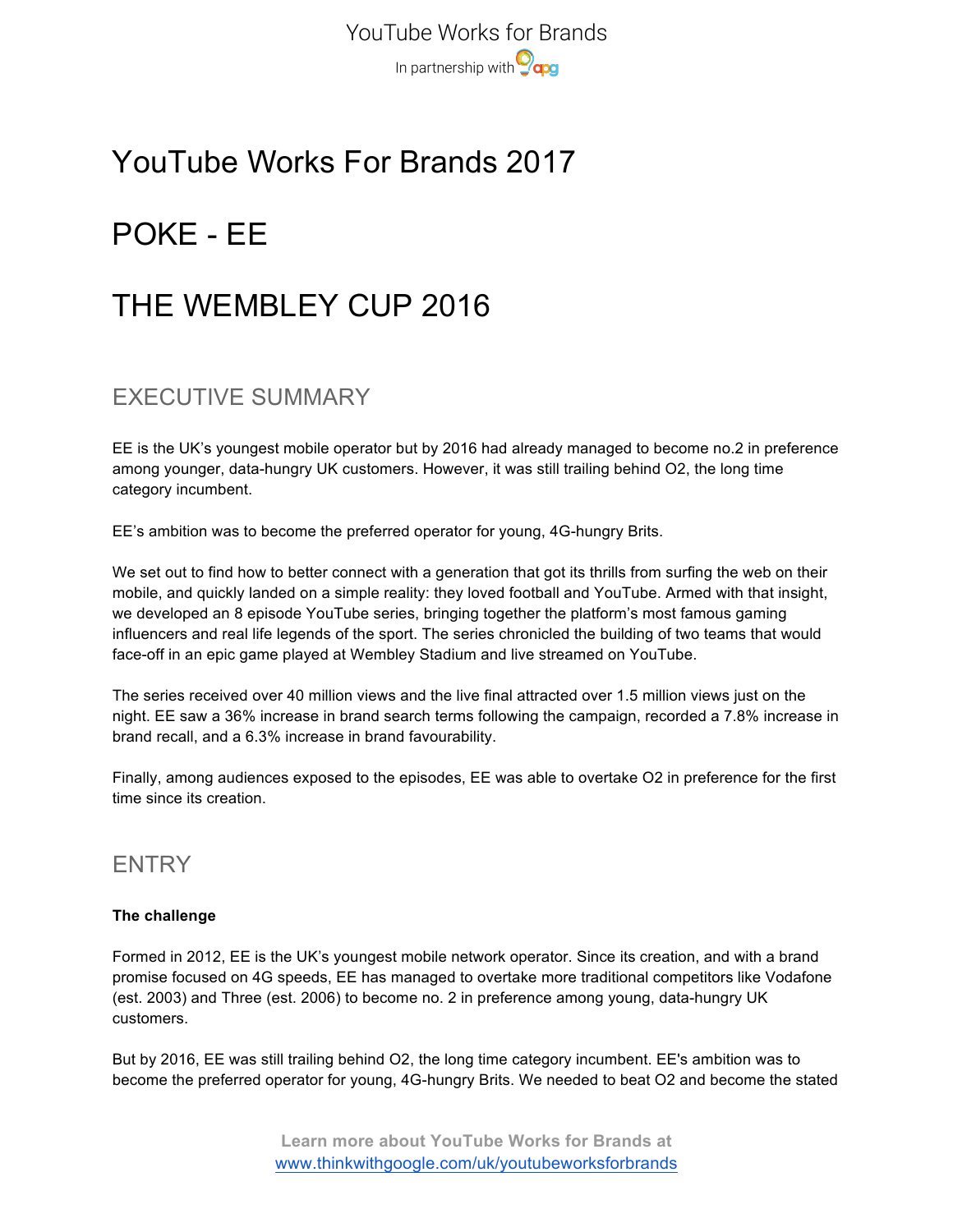YouTube Works for Brands In partnership with **O**qog

first choice for these high-potential consumers.

### **The insight**

In the search to find a new way to connect with an audience that spent more and more time outside of the scope of traditional advertising, we found that football and gaming ranked amongst their primary interests. They were not influenced by TV ads, and spent most of their time interacting with content on mobile through platforms like YouTube, Facebook or Snapchat. YouTube in particular revealed itself as the primary destination for mobile video and sports content consumption. For our core audience, YouTube was seen as the home of football catch-up, and their insatiable appetite for football content was being satisfied by YouTube influencer-made content showcasing e-sport (FIFA) skills, tricks, commentary and general football banter.

These YouTube creators were becoming the go-to for football content and, most importantly, for the people we wanted to engage.

### **The idea**

We knew that brands using YouTube influencers was not a new thing, but rather than simply paying them for standalone product demos or reviews (product placement) in a way that has become commonplace, our ambition was to collaborate with influencers to create story-led content, hosted on their YouTube channels rather than EE's own channels.

The result of this collaboration was the Wembley Cup, an 8-episode YouTube series presented by Spencer Owen, culminating in a live match played at Wembley Stadium and streamed live on YouTube. EE's existing partnership with Wembley Stadium was instrumental in building a persuasive narrative and making this an epic project, as was the addition of a new partnership with EA, publisher of the popular video game series FIFA.

### [Watch the series here

https://www.youtube.com/watch?v=ZrL1DTZoLW4&list=PL0HlIjXDx5yl44jOMTkjJaum9ut0BvRID ]

The premise of the series was the formation of two teams of influencers that would face off at Wembley stadium in front of a crowd of fans.

YouTube influencers Spencer Owen and Joe Weller were appointed team captains of Spencer FC and Weller Wanderers, and given the task of building their squads in preparation for the grand final.

Episode one kicked off with both captains assembling a core team of 6 YouTube creators each, to join them on the journey to the final, and help recruit new players along the way. For the bulk of the series, Spencer FC and Weller Wanderers then battled it out in football related challenges to add EA FIFA 2017 legends such as Robbie Fowler, Robert Pires, Peter Schmeichel, Patrick Kluivert, Jay-Jay Okocha and Jamie Carragher to their ranks.

To engage the YouTuber's communities, we also made sure that the format was honed to enable fans to participate in the decision-making. The team that won a challenge could pick an EA legend, but it was the fan communities that decided what Youtube influencer got to join the losing team through a public vote.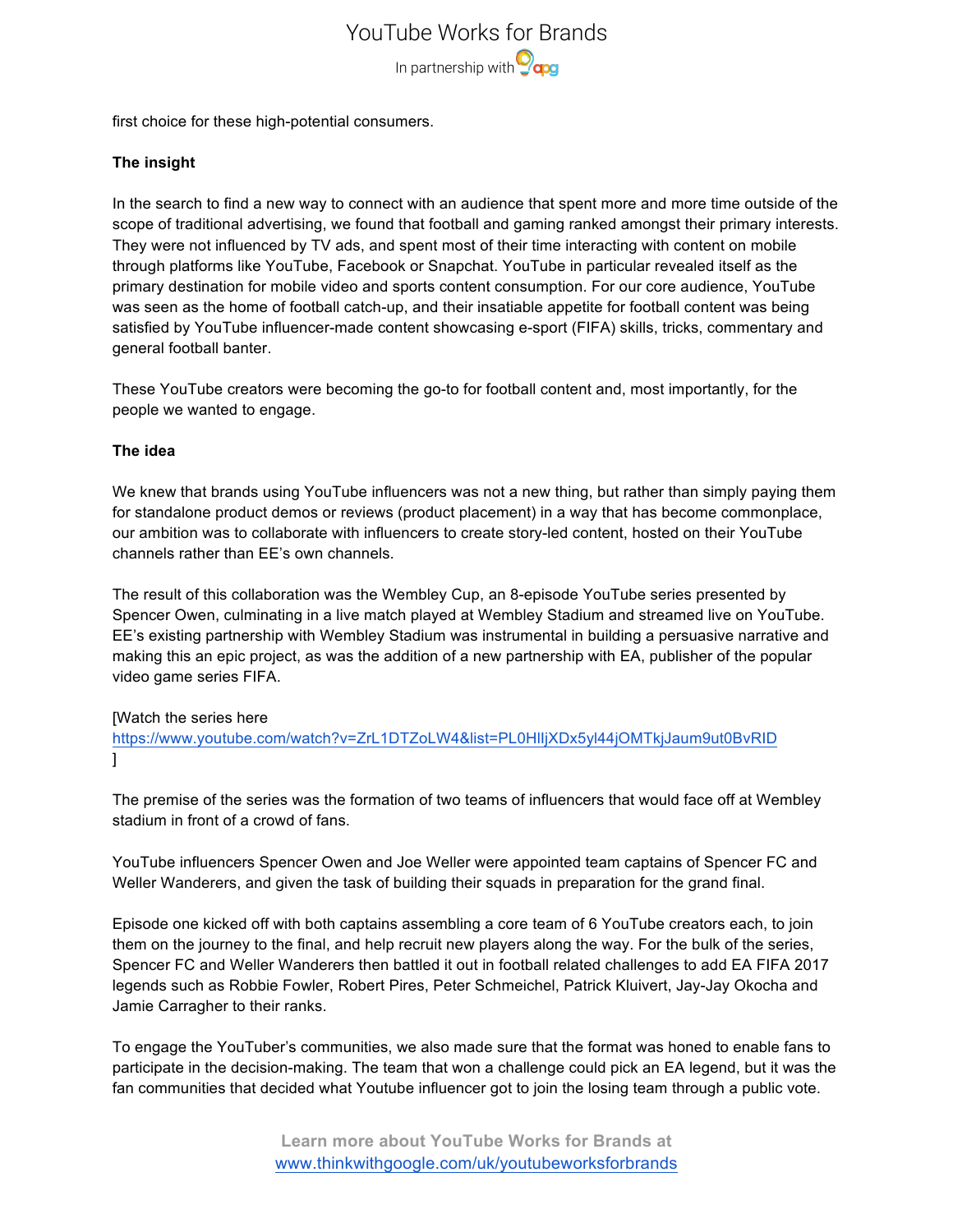### YouTube Works for Brands In partnership with **Ocaps**

All YouTubers who were invited to play were asked to reveal their involvement in The Wembley Cup through bespoke videos posted on their own channels, thus increasing the reach of our message.

Finally, the completed teams played on Wembley in front of an audience of 20,000 fans, and the game was live streamed on YouTube and later made available on Spencer FC's channel for viewing.

From a paid media perspective, using traditional channels and methods to achieve broad reach among this group effectively is increasingly difficult and expensive. With that knowledge, we activated paid support in social and digital channels only. We were able to optimise against our sweet-spot audience right out of the gate, using an existing prospecting pool (12m cookies) for sizeable EE retargeting opportunities. Formats were optimized to meet audience expectations; we retargeted with trailers on YouTube, but with full episodes on other platforms to ensure that wider audiences had the chance to view the content. Our bet on long form retargeted content paid off as all media KPIs (views, view length, engagements) were met or exceeded.

### **What we did differently**

EE's approach to building the Wembley Cup relied on working closely with influencers, YouTube, media and creative.

We wanted to champion the YouTubers and their communities and have them sharing the stage with the football legends. The Wembley Cup bridged generations, digital and analogue, football and e-sport, in one epic sporting event attended by thousands and watched by millions.

### **The results**

### REACH

The web series gathered more than 40 million views. The final raked in 3.8 mil views, with 1.5 million views live on the night, rivalling many premier league matches (top BT Sport football broadcast in 2016 was 1.3m viewers)

The live final saw 20,000 people in attendance at Wembley, with enthusiasm for the show peaking on Twitter conversations and in YouTube comments.

### ENGAGEMENT

Audiences on Youtube were incredibly engaged, with over half a million likes and more than 350,000 comments on the content, with sentiment overwhelmingly positive throughout the series.

### BRAND IMPACT

We recorded 36% increase in brand terms searches following the campaign, and a 10x increase in searches of the Wembley Cup itself.

Our brand uplift surveys showed a 7.8% increase in brand recall, and a 6.3% increase in brand favourability.

### PAID MEDIA

Our targeted and experimental use of paid media strategies meant that 7m of 21m YouTube views (as of October 2016) could be directly attributed to paid media (+10% above benchmark); for the live final 74% of 1.5m live stream viewers were attributed to paid media.